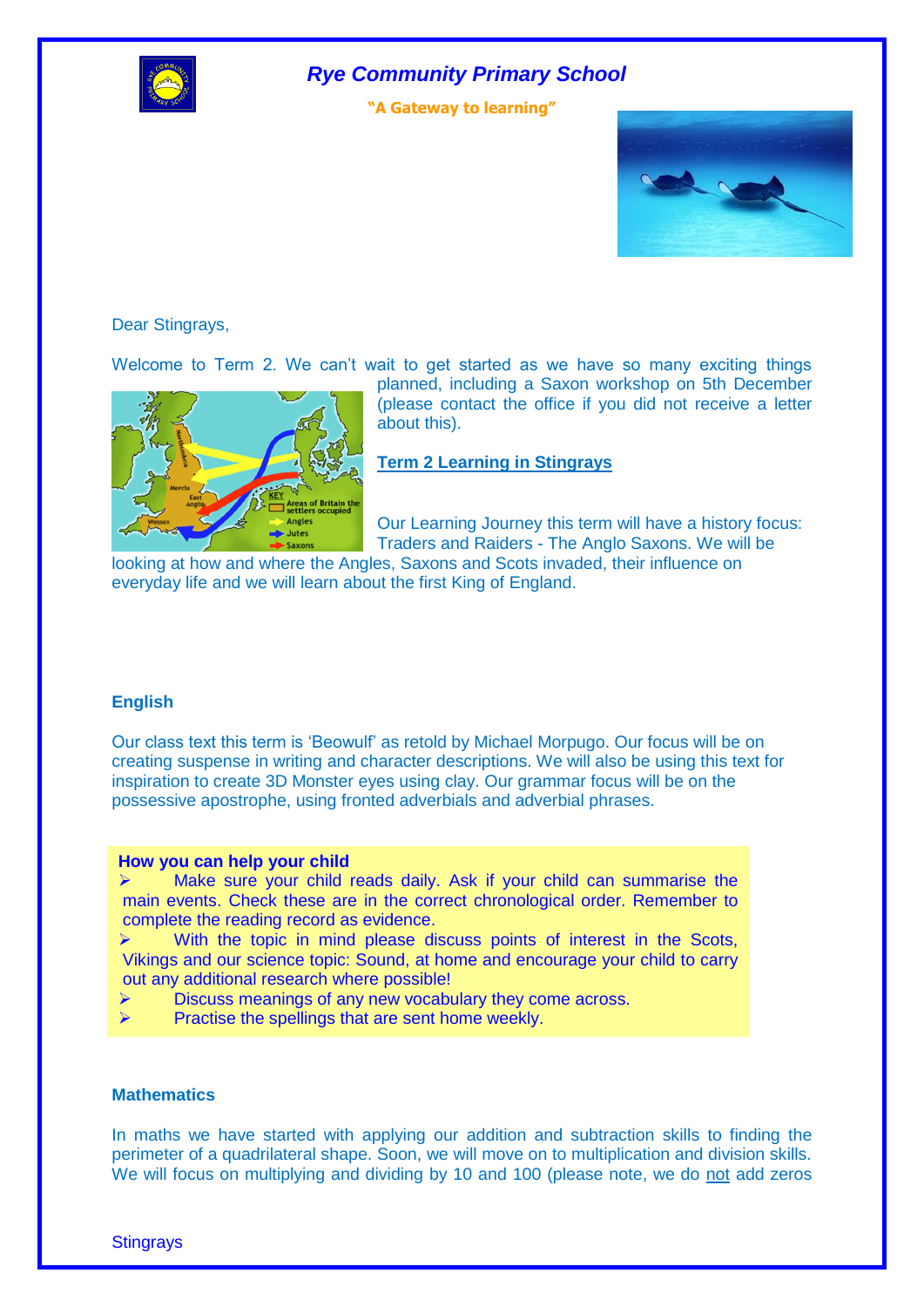

## *Rye Community Primary School*

#### **"A Gateway to learning"**

as this won't work for decimal numbers, instead we shift numbers along on the place value grid) and the 6, 7 and 9 times tables. We will be using our skills to solve problems and are particularly looking at reasoning in maths, helping the children to explain their answers.

#### **How you can help your child**

 $\triangleright$  Look for opportunities to talk about maths in the everyday environment. The learning overview hand-out from 'Meet the Teacher' may help with this.

 $\triangleright$  Support your child and give them time to use mental calculation skills in real life contexts.

 $\triangleright$  Encourage your child to spend 10 minutes each day learning the times tables on TTRockstars.

#### **Science**

Our science topic this term is 'Sound'. We will be exploring how sound waves travel, what pitch is, volume and how the human ear works.

#### **PE**

PE will be taught by Mr Sayer on a **Thursday** afternoon**.** Please ensure that your child has a named PE kit in school.

**Termly Homework Project** This term we would like you to choose one project (or more if you would like!) from the attached list over the page.

Our learning celebration will take place on Friday 13 December at 2.30 pm. Details will follow. Thank you for your continued support.

If you have any queries do not hesitate to contact me.

#### Mrs Banks